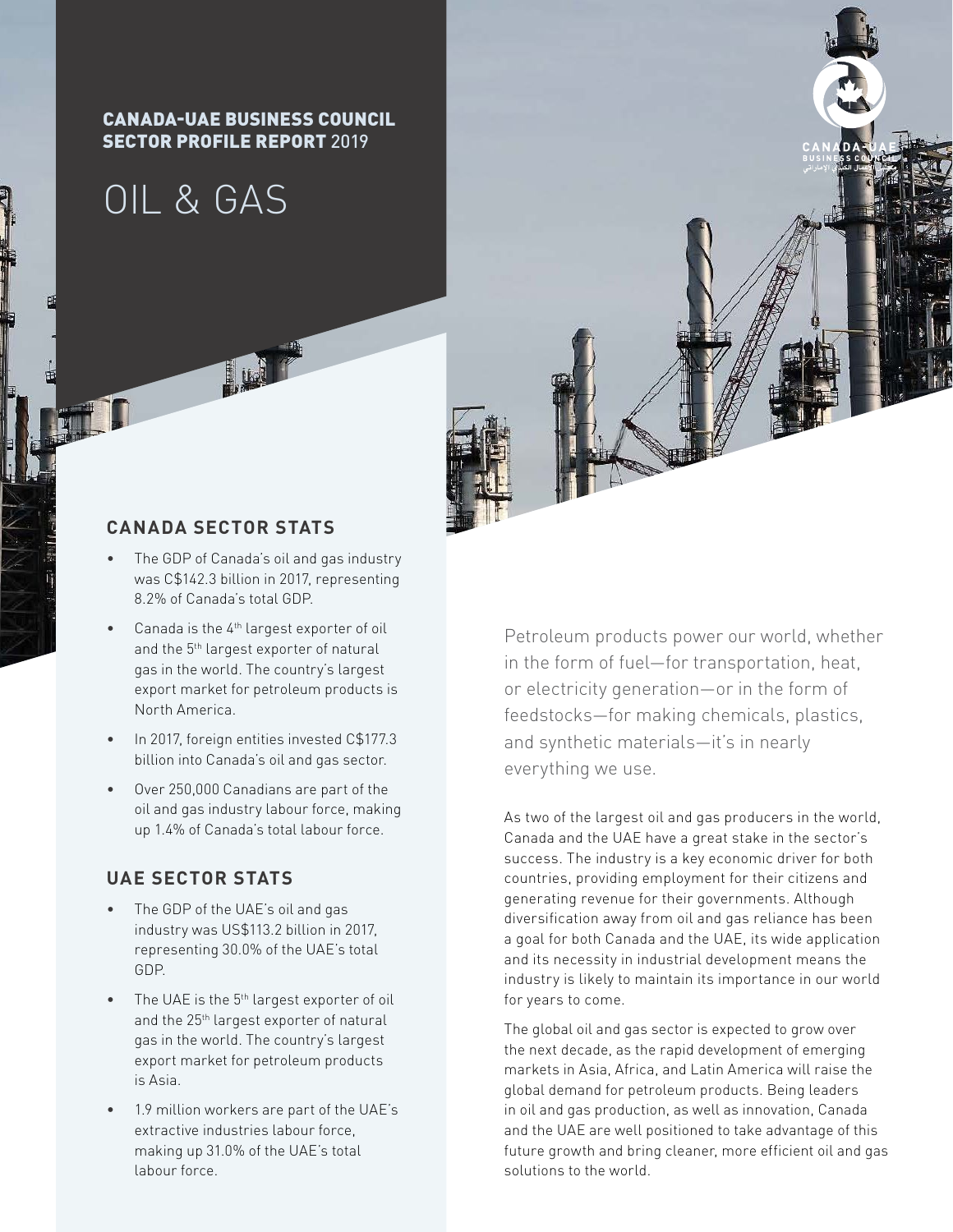# THE CANADA-UAE SECTOR RELATIONSHIP

Perhaps the greatest connection Canada and the UAE have in this sector is through acquisitions and investments.

TAQA North—subsidiary of TAQA, a flagship company of the Abu Dhabi National Energy Corporation—has made significant acquisitions in Canadian oil and gas. In 2007, the company acquired Calgary-based Northrock Resources for US\$2.0 billion, Calgary-based PrimeWest Energy Trust for C\$5.0 billion, and the Canadian assets of Texas-based Pioneer Natural Resources for US\$540.0 million. Through these acquisitions, TAQA has extensive land holdings in North America with exploration and production rights. In Canada, they have at least two million acres of producing land and one million acres of non-producing land. The majority of this land is in Alberta, where they operate gas plants in Sousa, Chinchaga, Valhalla, Whitecourt, Bearberry, Caroline, Columbia, Sundre, and Brewster.

In 2009, Mubadala Investment Company, a state-owned holding company of Abu Dhabi, acquired Calgary-based

petrochemicals manufacturer, Nova Chemicals, for US\$2.3 billion. Through this deal, Mubadala gained petrochemical assets across Canada and the USA. In 2017, Mubadala made a significant investment of C\$2.0 billion to upgrade and expand two Nova Chemical facilities in the Sarnia-Lambton area of Ontario. This investment was the 2nd largest manufacturing investment in the last century in Ontario and cemented Sarnia's position as a leading centre for the chemical industry worldwide.

Another area of connection between Canada and the UAE is through trade. In 2017, Canada exported C\$17.2 million in oil and gas machinery to the UAE, making it the 16th largest export product from Canada to the UAE. Other materials and tools that have high export values and have application in the oil and gas sector include measuring and control instruments (C\$31.6 million) and metal valves (C\$9.0 million).

## **OIL & GAS IN CANADA**

Canada is a powerhouse in this sector, being the 4th largest producer of oil and gas in the world. The country's industry is built upon its substantial petroleum reserves as well as local expertise that span all streams of the value chain. With its openness to private investment and its focus on leadingedge technology, Canada continues to be a top destination for major oil and gas companies from around the globe.

The Province of Alberta is Canada's main source of oil and gas activity—accounting for 81.0 per cent of oil production and 68.0 per cent of natural gas production in 2017. Not only does Alberta have major deposits in conventional oil and natural gas, it is also home to the Athabasca, Peace River, and Cold Lake Oil Sands—three crude bitumen deposits that, when combined, make up the third largest oil reserves in the world.



| <b>TYPE</b>      | <b>RESERVES</b>          | <b>GLOBAL RANK</b><br><b>IN RESERVES</b> | <b>PRODUCTION CAPACITY</b>      | <b>GLOBAL RANKIN</b><br>IN PRODUCTION |
|------------------|--------------------------|------------------------------------------|---------------------------------|---------------------------------------|
| Oil Sands        | 163.4 Billion Barrels    |                                          | 2.7 Million Barrels Per Day     | $\overline{4}$                        |
| Conventional Oil | 4.3 Billion Barrels      |                                          | 1.5 Million Barrels Per Day     | 4                                     |
| Natural Gas      | 73.0 Trillion Cubic Feet |                                          | 16.1 Billion Cubic Feet Per Day | 4                                     |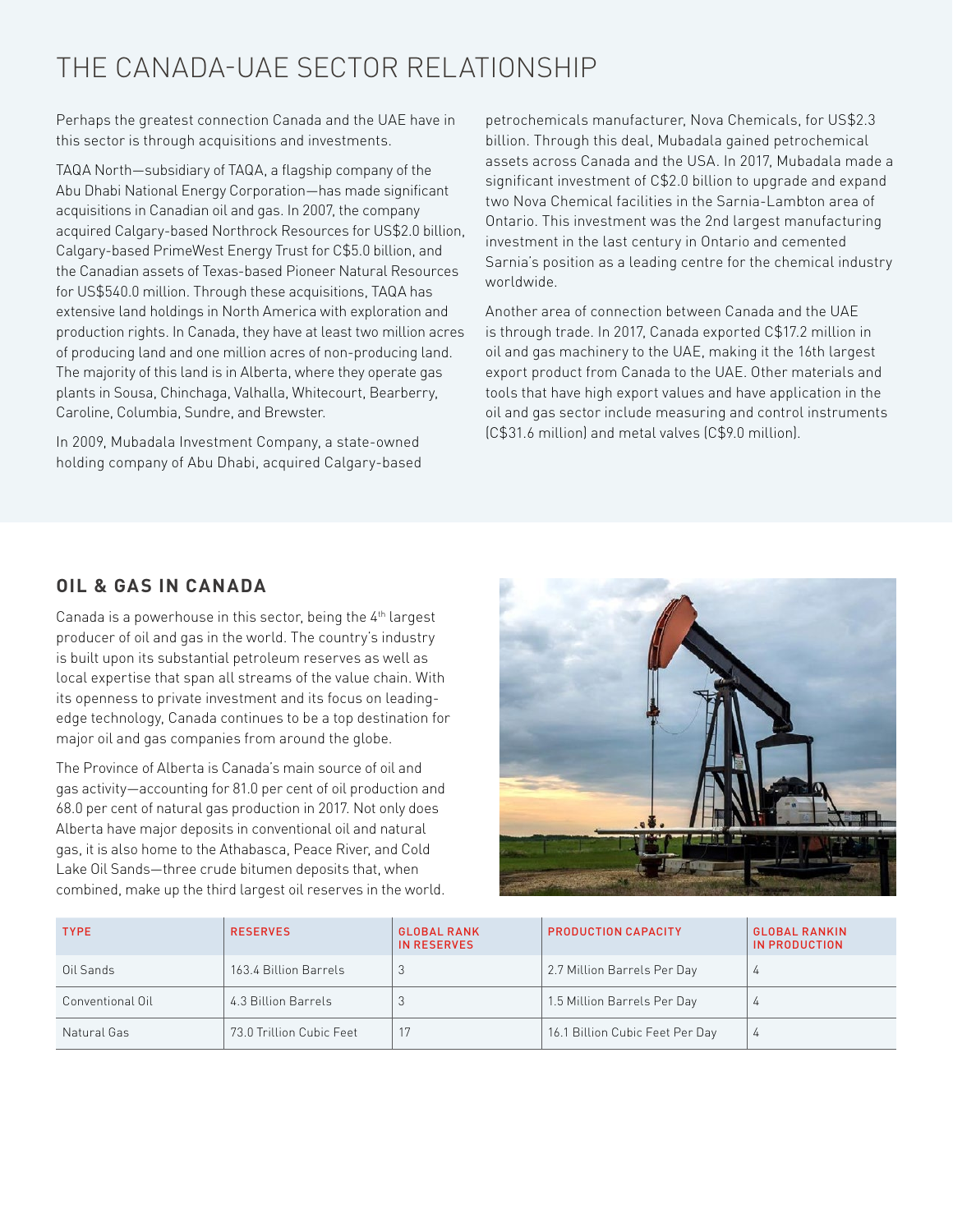#### **OPPORTUNITIES FOR UAE COMPANIES IN CANADA:**

- Investing in Oil & Gas Projects: Upstream, Midstream, & Downstream
- Oil & Gas Innovation: New Technologies for Extraction & Remediation

In addition to refining for fuel products, such as gasoline and diesel, Canada also uses its raw oil and gas resources in petrochemical manufacturing. This process uses feedstocks—such as ethane, methane, propane, and butane—to produce products we use every day such as electronics, plastics, fabrics, and fertilizers. Petrochemical manufacturing is Canada's 7<sup>th</sup> largest manufacturing subsector, with a GDP output of C\$11.6 billion in 2018. It has become a focus for the Government of Alberta who recently introduced the *Petrochemicals Feedstock Diversification Program* and the *Petrochemical Feedstock Infrastructure Program* to incentivize its growth as a key industry in the province.

An area of increasing importance and opportunity in Canada's oil and gas sector is innovation. As of the last few years, low prices, combined with high operating costs and the global desire for clean energy, has put pressure on the oil and gas industry. Thus, finding new and improved ways of extraction and remediation (more efficient and cleaner solutions) are becoming necessary for the continued growth of the sector. Natural Resource Canada offers funding through the *Energy Innovation Program (EIP)* to support development of clean oil and gas technologies, in order to help develop Canada's hydrocarbon resources in sustainable ways.

Another area of opportunity is investment; unlike other countries with major reserves, Canada's oil and gas is fully open to private investment. It is for this reason that many of the world's largest oil and gas companies from the United States, Europe, and Asia are located and operating in Canada. In addition, Canada offers foreign investors a stable economy, a stable political environment, and a highlyskilled pool of local oil and gas companies to draw from for their expertise, whether its in exploration, production, or transportation.

#### Feature Project: Inter Pipeline Heartland Petrochemical Complex

Announced in 2016, the Inter Pipeline Heartland Petrochemical Complex will convert locally sourced, lowcost propane (approximately 22,000 barrels per day) into 525,000 tonnes per year of propylene, a high value, easy to transport plastic used in the manufacturing of a wide range of finished products.

The C\$3.5-billion complex is being constructed in Alberta's Industrial Heartland, Canada's largest hydrocarbon processing region, and will consist of an integrated propane dehydrogenation (PDH) and a polypropylene (PP) facility—the first of its kind in Canada. It is expected to be complete in late 2021.



*Rendering of the Inter Pipeline Heartland Petrochemical Complex* 



*Propylene-Propane Splitter for the Complex*

The complex was one of the first petrochemicals project to receive C\$200 million in royalty credits from the Government of Alberta as part of the province's *Petrochemicals Diversification Program*. The program provides credits to encourage companies to build manufacturing facilities that turn ethane, methane, and propane feedstocks into more valuable products, such as plastics, fabrics, and fertilizers.

### **OIL & GAS IN UAE**

On the global scale, the UAE is the 8<sup>th</sup> largest oil producer and 14th largest natural gas producer—making it a major supplier of petroleum products to countries around the world. The sector is core to the UAE's economic wellbeing and has been a key component to its economic growth and diversification as a nation. With ambitious industrial development goals for the future, the oil and gas industry will continue to play a major role in the UAE's economy and provide opportunities for local and foreign players alike.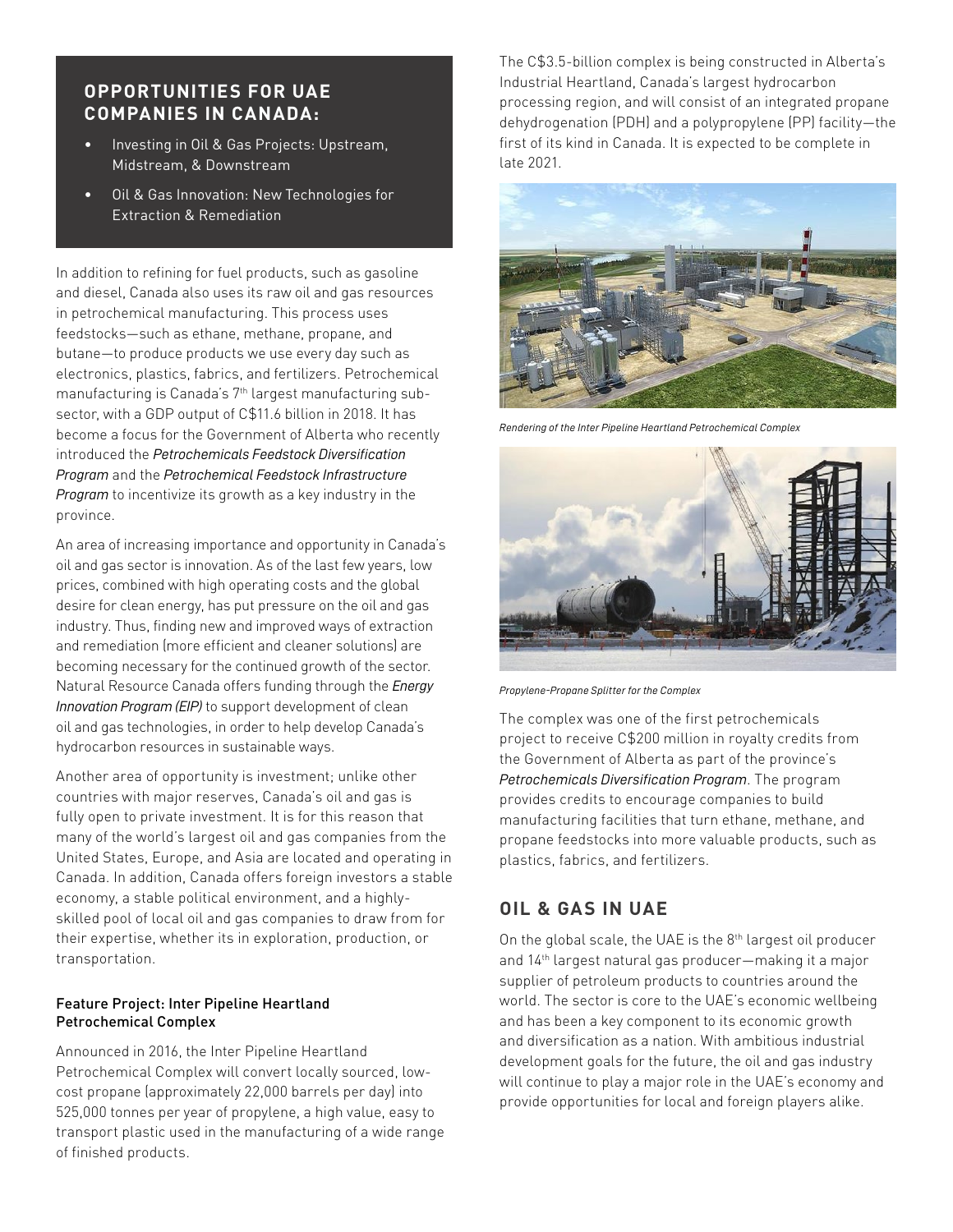

| <b>TYPE</b> | <b>RESERVES</b>           | <b>GLOBAL RANK</b><br>IN RESERVES | <b>PRODUCTION CAPACITY</b>     | <b>GLOBAL RANKIN</b><br>IN PRODUCTION |
|-------------|---------------------------|-----------------------------------|--------------------------------|---------------------------------------|
| Oil         | 97.8 Billion Barrels      |                                   | 3.5 Million Barrels Per Day    |                                       |
| Natural Gas | 215.0 Trillion Cubic Feet |                                   | 1.0 Billion Cubic Feet Per Day |                                       |

The development of the UAE's oil and gas industry is primarily governed by Abu Dhabi's Supreme Petroleum Council and led by the state-owned Abu Dhabi National Oil Company (ADNOC). Most oil and gas production in Abu Dhabi is organized under production-sharing agreements between ADNOC and international oil and gas companies.

The majority of the UAE's oil and gas activity is located in the emirate of Abu Dhabi. Abu Dhabi controls 94.0 per cent of the country's oil and natural gas reserves, which are found both on and offshore. The emirate is also home to the Upper Zakum offshore oil field—the 2nd largest offshore field in the world, which produces 750,000 barrels of oil per day and has a reserve of 50 billion barrels.

#### **OPPORTUNITIES FOR CANADIAN COMPANIES IN UAE:**

- Oil and Gas Material Supplies, Machinery & Technology Exports
- Professional & Technical Services

Despite having some of the largest natural gas reserves in the world, the UAE is a net gas importer, with most of their own gas resources left untapped. One of the key reasons for this is that most of the UAE's natural gas is sour (high in sulphur content), which makes it difficult and costly to extract and process. However, with technological advancements and the expected growth in global demand for energy resources, the UAE has moved to boost its natural gas production over the coming decade.

In November 2018, the Supreme Petroleum Council approved a five-year, US\$132-billion capital investment to increase the UAE's overall oil and gas production capacity. Through this investment, the UAE aims to increase oil production to 4.0 million barrels a day by the end of 2020 and 5.0 million barrels a day by the end of 2030. The investment will also go towards ADNOC's new integrated gas strategy, which aims to make the UAE self-sufficient in natural gas and potentially transition to a net gas exporter. This expansion aligns with ADNOC's earlier goals to further develop the petrochemicals manufacturing in the UAE. In May 2018, ADNOC unveiled a US\$45-billion plan to create the world's largest integrated refining and petrochemicals complex that would see the UAE triple